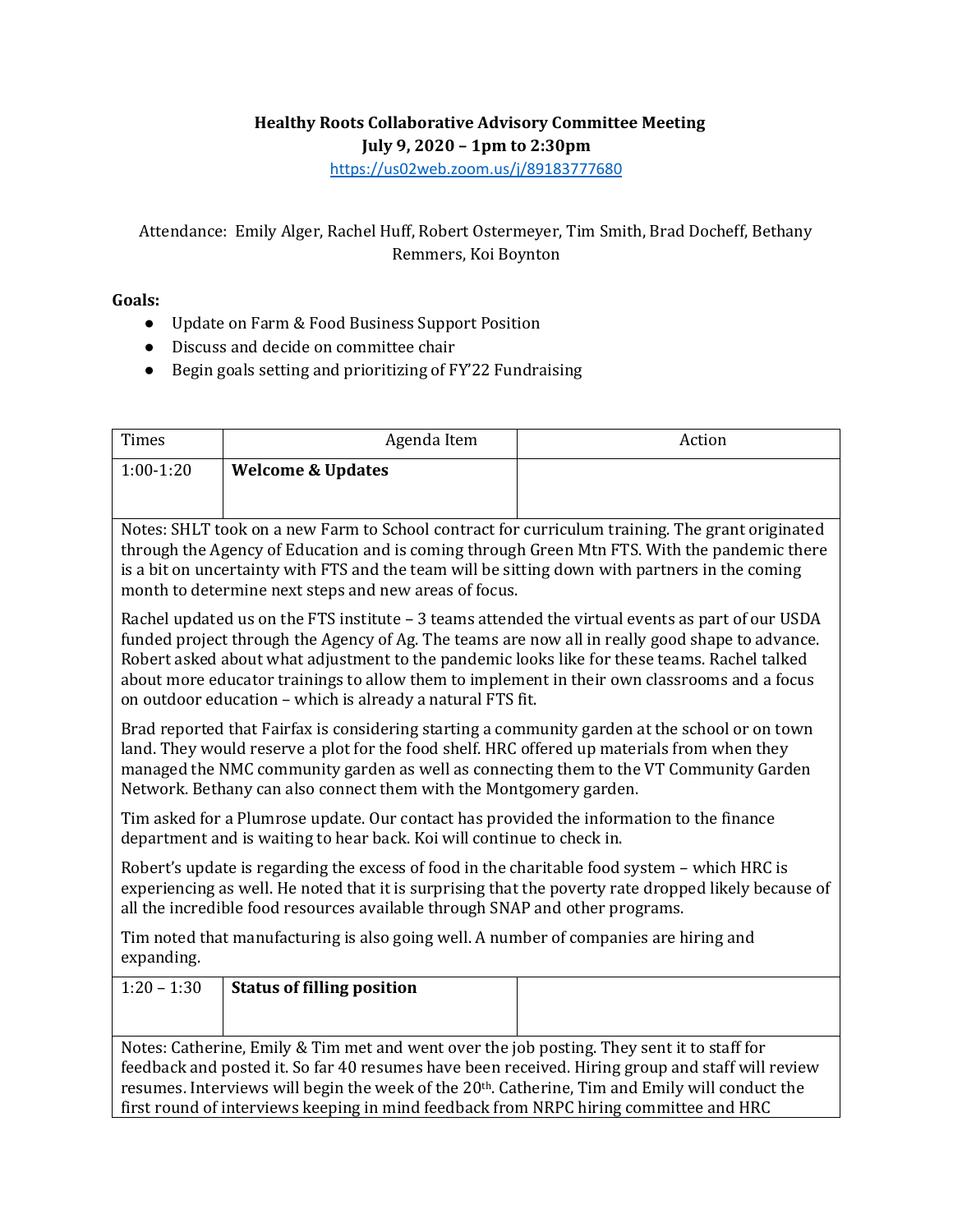advisory committee. They will narrow down to 2 to 3 people for a second round of interviews. This will be an opportunity to include HRC staff and advisory committee. The goal is to hire by early September.

| 1:30 to 1:45   Advisory Committee Chair | Action: Emily Alger was voted in as HRC<br>Advisory Committee Chair for one year. |  |  |
|-----------------------------------------|-----------------------------------------------------------------------------------|--|--|
|                                         | Committee should consider a secretary<br>position in the future.                  |  |  |

Notes: The group reviewed past discussion on having an HRC advisory committee chair. This position was discussed back in November. The chair position is intended to streamline processes such as letters on intent and grant applications for HRC staff, as well as act as liaison/support with backbone and other advisory orgs. In November, it was determined that the group would vote on a chair in January or February and Emily was a likely candidate for the chair role. Since the group did not vote during that time the group decided to vote today. Brad made the motion to nominate Emily as the HRC advisory committee chair. Robert seconded the motion. Tim amended the motion to add "enthusiastically" to the motion. All advisory committee members in attendance voted yes to the motion. Emily is now the Chair of HRC Advisory Committee. This position will be reviewed in one year to see how it is going and if a new chair should be voted in or Emily will continue to hold the position. Emily would like the committee to consider a position or shared position of a secretary, to relieve staff from trying to take accurate notes while participating fulling in the meeting.

| $1:45 - 2:25$ | <b>Review number from FY'22</b><br>fundraising draft | Koi will continue to work on the FY22<br>fundraising plan.                     |
|---------------|------------------------------------------------------|--------------------------------------------------------------------------------|
|               |                                                      | Koi will call a meeting with the IGT<br>committee to determine a plan for 2021 |
|               |                                                      | Koi will follow up with Emily regarding<br><b>High Meadows</b>                 |
|               |                                                      | Koi will continue working on potential<br>VHCB funding for TA on Biz plan      |

Notes: Koi reviewed the draft numbers and goals for the FY 22 fundraising plan - explaining that this was a way to start the process and is not the full plan.

Robert pointed out that we will likely not see the same level with private foundations and should reconsider the growth we are anticipating. Koi pointed out that much of the increase is dependent on a Ben & Jerry's Foundation grant. Emily added that we have already discussed HRC with B&J and they feel like we are a good fit, so we should consider it a good fit for us and move forward with a spring application for the Economic Justice Grant. AND we rely more on private foundations at this time than foundations like United Way that aggregate smaller donations. Even with that – perhaps we should take our anticipated foundation amount down to \$45,000.

Koi noted that the plan also included recurring funding from High Meadows and she would like to talk with them about the current funding with guidance from Emily to ensure that HRC can keep them engaged in our work.

Everyone agreed with the shift away from major donors and instead focusing on corporate partnerships – as these relationships exist and are expanding.